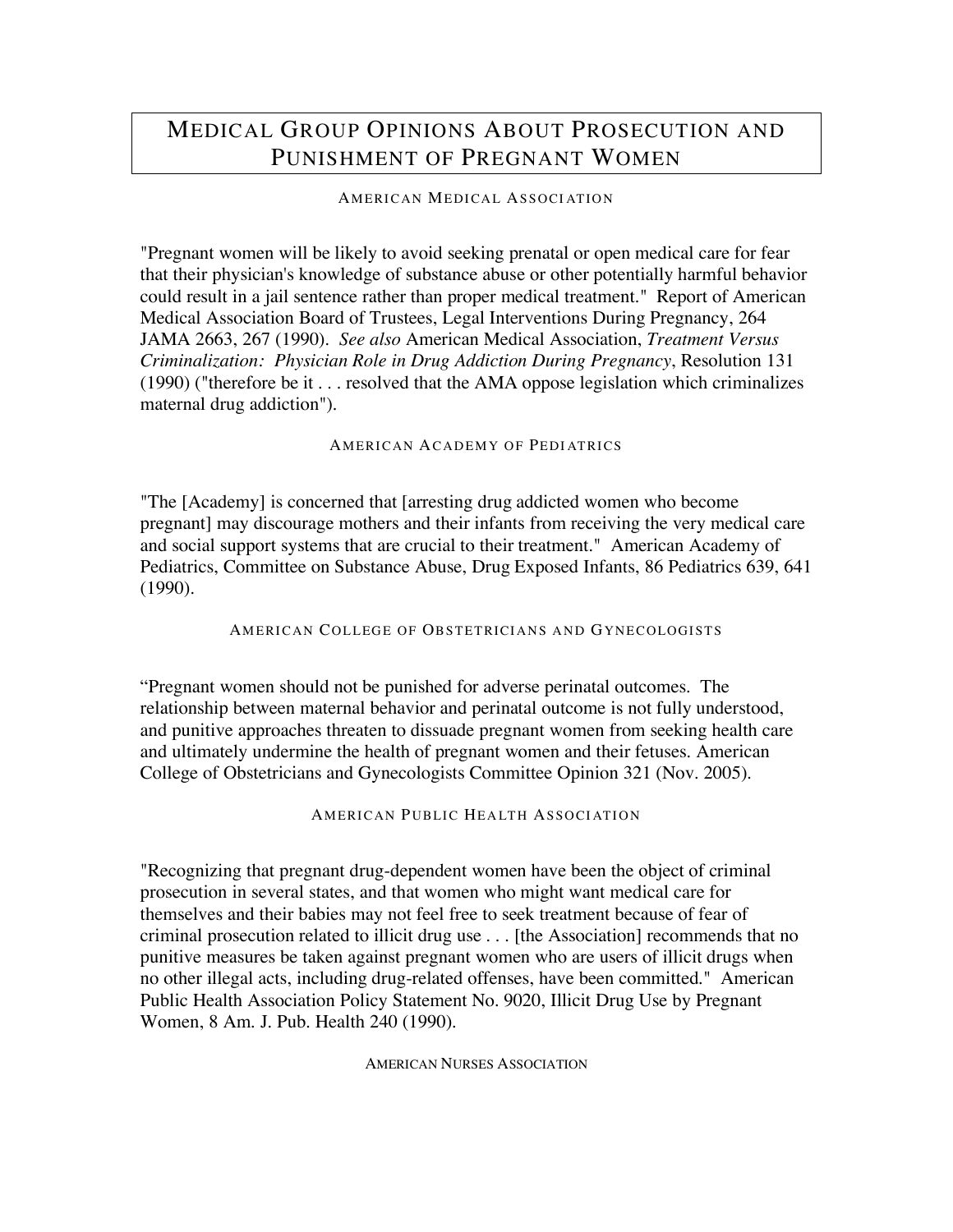"The American Nurses Association recognizes alcohol and other drug problems as treatable illnesses. The threat of criminal prosecution is counterproductive in that it prevents many women from seeking prenatal care and treatment for their alcohol and other drug problems." American Nurses Association. Position Statement on Opposition to Criminal Prosecution of Women for Use of Drugs While Pregnant and Support for Treatment Services for Alcohol and Drug Dependent Women of Childbearing Age. (Apr. 5, 1991).

#### AMERICAN SOCIETY OF ADDICTION MEDICINE

"Criminal prosecution of chemically dependent women will have the overall result of deterring such women from seeking both prenatal care and chemical dependency treatment, thereby increasing, rather than preventing harm to children and to society as a whole." American Society of Addiction Medicine, *Policy Statement on Chemically Dependent Women and Pregnancy*, A.S.A.M., Sept. 1989 at 49.

#### MARCH OF DIMES

"Punitive approaches to drug addiction may be harmful to pregnant women because they interfere with access to appropriate health care. Fear of punishment may cause women most in need of prenatal services to avoid health care professionals." March of Dimes, Statement on Maternal Drug Abuse 1 (1990).

NATIONAL ASSOCIATION FOR PERINATAL ADDICTION RESEARCH AND EDUCATION

"From a health-care perspective, it appears likely that criminalization of prenatal drug use will be counterproductive. It will deter women who use drugs during pregnancy from seeking the prenatal care which is important for the delivery of a healthy baby . . . . The threat of criminal prosecution alone will not deter women in most instances from using drugs during pregnancy. These women are addicts who become pregnant, not pregnant women who decide to use drugs and become addicts." National Association for Perinatal Addiction Research and Education. *Criminalization of Prenatal Drug Use: Punitive Measures Will Be Counterproductive* (1990).

NATIONAL COUNCIL ON ALCOHOLISM AND DRUG DEPENDENCE

"[A] punitive approach is fundamentally unfair to women suffering from addictive diseases and serves to drive them away from seeking both prenatal care and treatment for their alcoholism and other drug addictions. It thus works against the best interests of infants and children by involving the sanctions of the criminal law in the case of a health and medical problem." *National Council on Alcoholism and Drug Dependence Policy Statement, Women, Alcohol, Other Drugs and Pregnancy* (1990).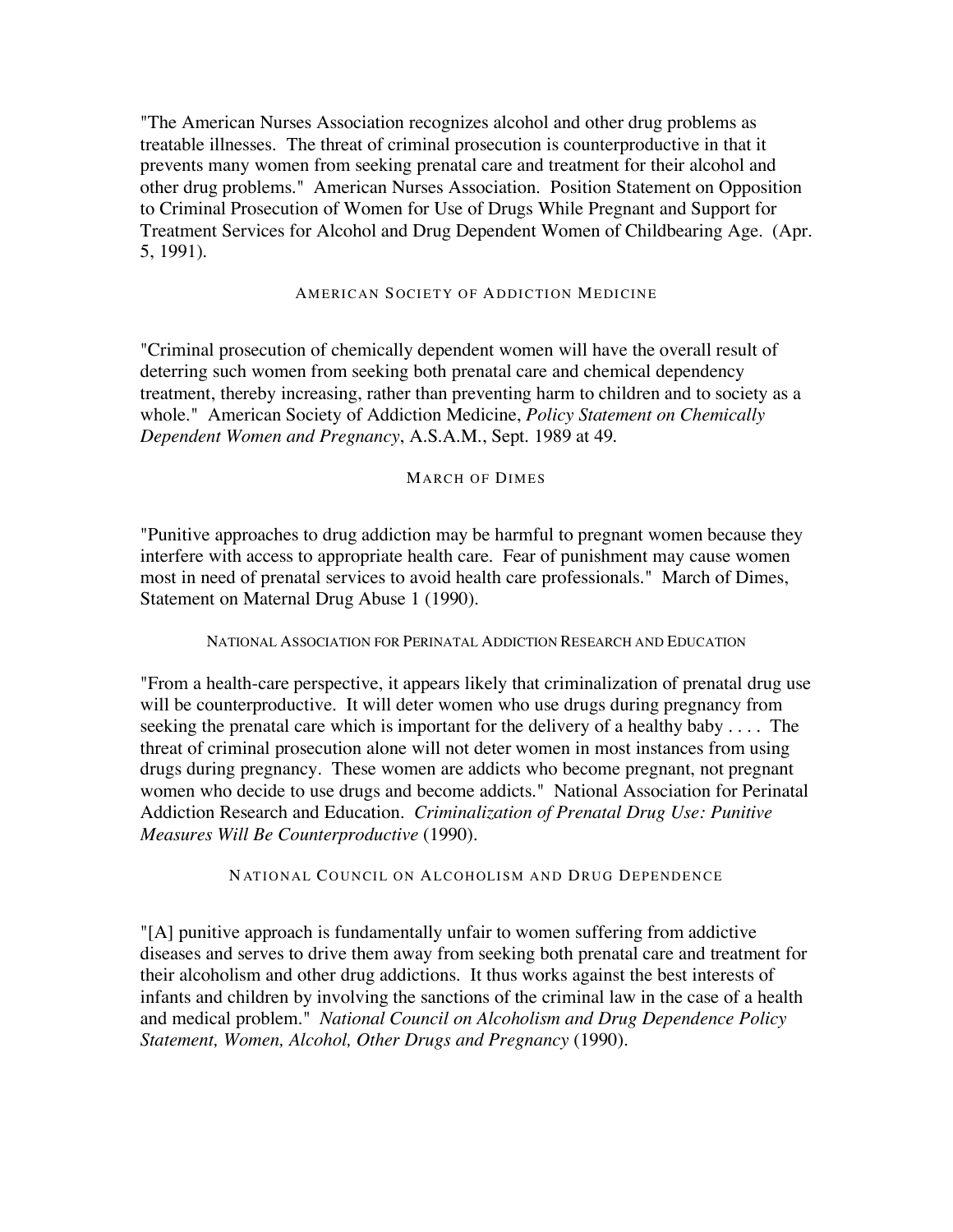#### ASSOCIATION OF MATERNAL AND CHILD HEALTH PROGRAMS

"The threat of criminal prosecution prevents many women from seeking prenatal care and early intervention for their alcohol or drug dependence, undermines the relationship between health and social service workers and their clients, and dissuades women from providing accurate and essential information to health care providers. The consequence is increased risk to the health and development of their children and themselves." Association of Maternal and Child Health Programs Law and Policy Committee, *Statement Submitted to the Senate Finance Committee Concerning Victims of Drug Abuse: Resolution on Prosecution* (1990).

COALITION ON ALCOHOL AND DRUG DEPENDENT WOMEN AND THEIR CHILDREN

"The criminal prosecution of addicted women solely because they are pregnant is both inappropriate and counterproductive. There is no evidence that a policy of criminal prosecution will either prevent prenatal drug exposure or improve children's health. Rather, prosecution of alcoholic and drug dependent women will very likely deter them from seeking both prenatal care and treatment for their addiction, resulting in increased risks to the health and well-being of women and their children." Coalition on Alcohol and Drug Dependent Women and their Children, Statement Opposing Prosecution (1990).

CENTER FOR THE FUTURE OF CHILDREN

"A woman who uses illegal drugs during pregnancy should not be subject to special criminal prosecution on the basis of allegations that her illegal drug use harms the fetus." Center for the Future of Children, 1 The Future of Children at 16 (1991) ("[w]e believe that requiring health providers to report pregnant women to law enforcement for prosecution will reduce the likelihood that these women will seek medical care during pregnancy").

SOUTHERN LEGISLATIVE SUMMIT ON HEALTHY INFANTS AND FAMILIES

"[S]tates should adopt, as preferred methods, prevention, intervention, and treatment alternatives rather than punitive actions to ameliorate the problems related to perinatal exposure to drugs and alcohol." Southern Legislative Summit on Healthy Infants and Families, *Policy Statement* 8 (Oct. 1990). *See also* Association of Family and Conciliation Courts, Maternal Substance Abuse Policy Recommendations (1992) ("criminalization of maternal substance abuse is not in the best interests of the child").

NATIONAL ASSOCIATION OF PUBLIC CHILD WELFARE ADMINISTRATORS